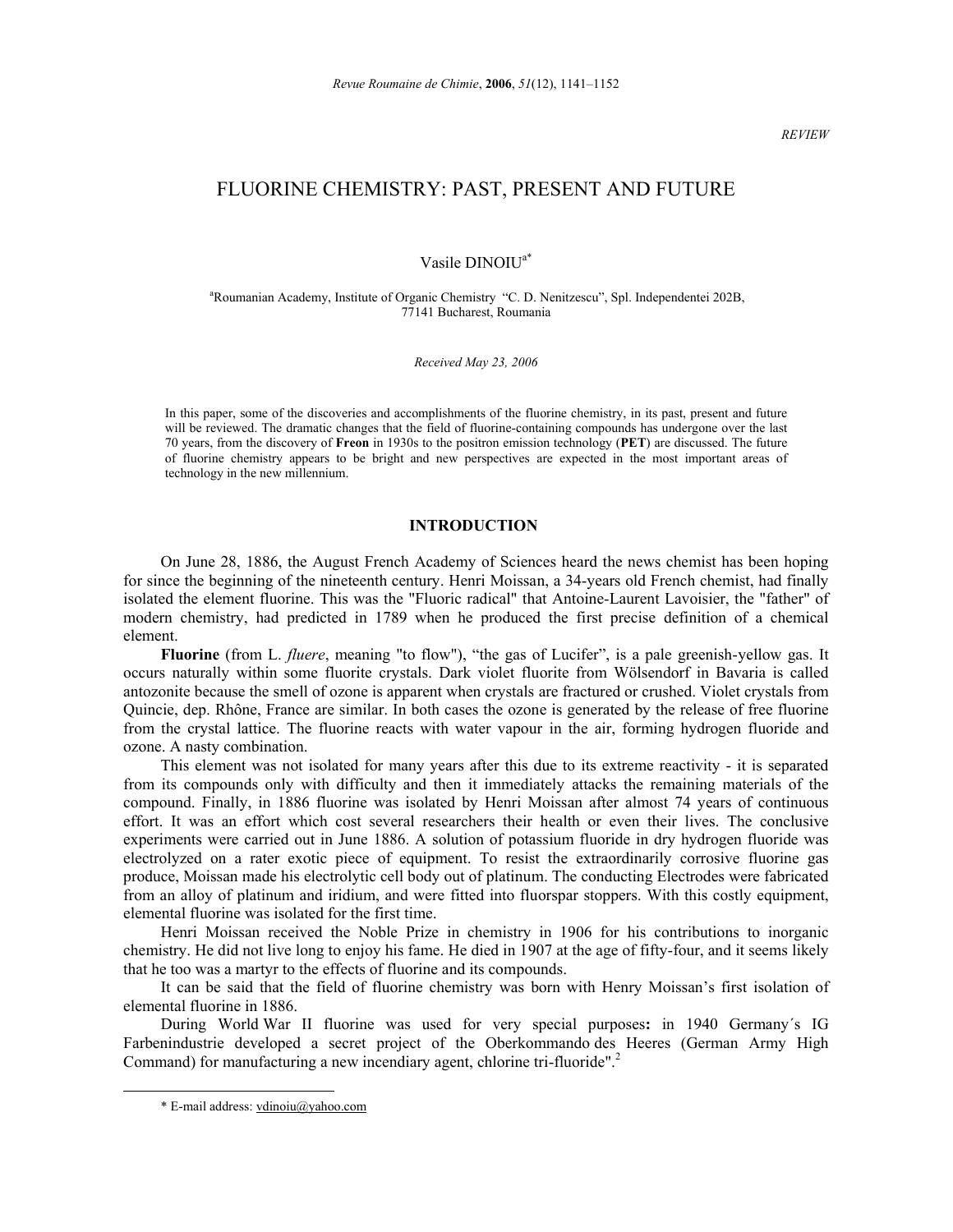The first large scale production of fluorine was needed for the atomic bomb Manhattan project in World War II where the compound uranium hexafluoride (UF<sub>6</sub>) was used to separate the <sup>235</sup>U and <sup>238</sup>U isotopes of uranium. The enriched radioactive uranium was used for the construction of the first atomic bombs, which went down on Hiroshima and Nagasaki in  $1945$ .<sup>3</sup> Today both the gaseous diffusion process and the gas centrifuge process use gaseous  $(UF_6)$  to produce enriched uranium for nuclear power applications. Uranium refining for nuclear energy is still one of the major uses for elemental fluorine.

Fluorine is the most electronegative and the most reactive of all the elements. It forms compounds with essentially all the other elements (with the exception of the lighter noble gases, helium, neon and argon). Fluorine is also the smallest substituent (other hydrogen or hydrogen's isotopes).

This high reactivity can be attributed to a combination of the very weak F-F bond and the very strong bonds of fluorine to most other elements. The strength of C-H, C-C and C-F bonds in highly fluorinated compounds gives rise to the extraordinary thermal and oxidative stability that generally characterized fluorine-containing organic compounds. Of all types of bonds in organic chemistry, the carbon-fluorine bond is the most inert and the most resistant to oxidative degradation. In addition, fluorocarbons have exceptional and unique physical and chemical properties, and have found a widespread use in practical applications such as refrigerants, aerosol propellants, plastics, pharmaceuticals, oils, pesticides, etc. Several new published "reviews" about fluorine chemistry, in particular, those of Powel et al.,<sup>4</sup> Hiyama,<sup>5</sup> Kirsch,<sup>6</sup> Chambers,<sup>7</sup> Uneyama,<sup>8</sup> and a special issue of *Chemical Reviews*,<sup>9</sup> present a perspective of fluorine chemistry at the beginning of the  $21<sup>th</sup>$  century.

### **NATURALLY OCCURRING COMPOUNDS CONTAINING FLUORINE**

"Even Nature finds fluorine chemistry difficult, so no wonder the element is a challenge for chemists", say two famous fluorine chemists, David O'Hagan (University of St Andrews, UK) and Graham Sandford (University of Durham, UK).

In spite of the fact that fluorine is a very common element in the earth's crust  $(13<sup>th</sup>$  most abundant), nature has found it difficult to incorporate fluorine into naturally occurring molecules, owing to the very strong energy of solvation of fluoride ion in water. As a result, they are few naturally occurring fluorinecontaining compounds and *none* containing more than one fluorine atom. In the Fig. 1 are presented the short list of natural occurring fluoroorganic compounds<sup>10</sup>.

### **THE FIRST FLUORINATING ENZYME**

Although fluorine is the thirteenth most abundant element in the Earth's crust, fluoride concentrations in surface water are low and fluorinated metabolites are extremely rare.<sup>11,12</sup> The fluoride ion is a potent nucleophile in its desolvated state, but is tightly hydrated in water and effectively inert. Low availability and a lack of chemical reactivity have largely excluded fluoride from biochemistry: in particular, fluorine's high redox potential precludes the haloperoxidase-type mechanism<sup>13</sup> used in the metabolic incorporation of chloride and bromide ions.

But fluorinated chemicals are growing in industrial importance, with applications in pharmaceuticals, agrochemicals and materials products.<sup>14</sup>

The fluorine atom is a small and compacted atom and sterically it sits between H and O. It can often replace H or O in an enzyme substrate without a significant change in the shape, and it is often recognised by the target enzyme.

Reactive fluorination reagents requiring specialist process technologies are needed in industry and, although biological catalysts for these processes are highly sought after, only one enzyme that can convert fluoride to organic fluorine has been described. *Streptomyces cattleya* can form carbon-fluorine bonds and must therefore have evolved an enzyme able to overcome the chemical challenges of using aqueous fluoride.

When grown in the presence of F<sup>-</sup> ions, *S. cattleya* secretes fluoroacetate and 4-fluorothreonine, demonstrating its ability to biosynthesize organofluorine metabolites. This organism contains an enzyme with a relative molecular mass (Mr) of 32,200 that has been shown to catalyze the formation of a C-F bond by combining S-adenosyl-L-methionine (SAM) and F<sup>-</sup> to generate 5'-fluoro-5'-deoxyadenosine (5'-FDA) and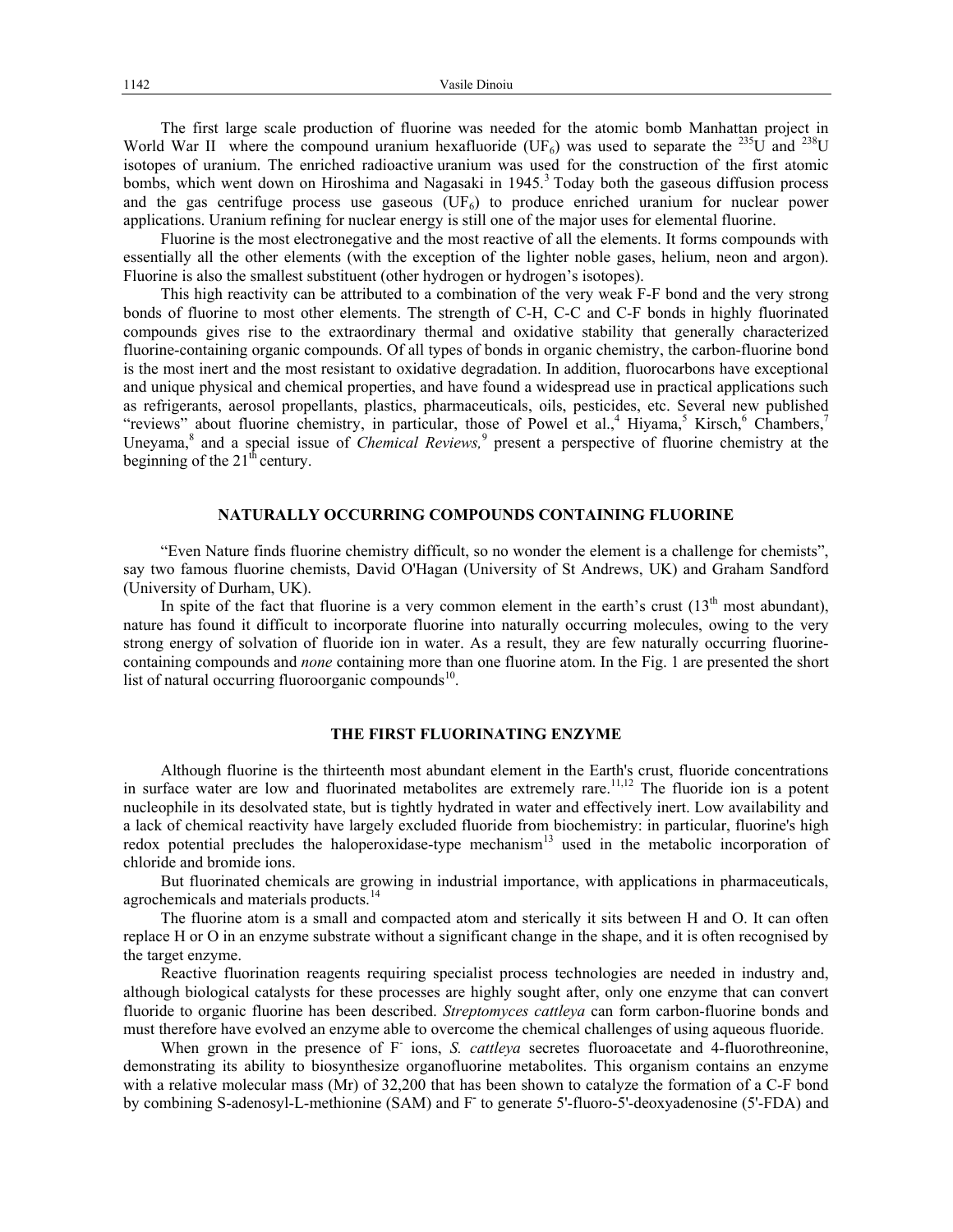L-methionine. In 2003, O'Hagan et al., of the University of St. Andrews, reported the discovery<sup>15</sup>, and the structural characterization<sup>16</sup> of a bacterial fluorinating enzyme,  $5'$ -fluoro- $5'$ -deoxyadenosine synthase (**5'-FDA synthase**), which provides the means to allow the reaction of fluoride ion with S-adenosyl-L-metionine (**SAM**) to form 5'-fluoro-5-deoxyyadenosine (**5'-FDA**). The authors report the sequence and three-dimensional structure of the first native fluorination enzyme, 5'-fluoro-5'-deoxyadenosine synthase, from this organism. Both substrate and products have been observed bound to the enzyme, enabling the authors to propose a nucleophilic substitution mechanism for this biological fluorination reaction (Scheme 1).



Scheme 1

#### **LEVELS IN HUMANS**

Fluorine as fluoride (F) is probably an essential element for humans and certainly is for some molluscs. In 1981, John Emsley at King's College, London, England, report findings on the hydrogen bonding properties of fluoride ion that shed considerable light on the problem of the mechanism of fluoride toxicity.17 On the basis of experimental and theoretical data, it was demonstrated the existence of an unusually strong hydrogen bond between the fluoride ion and amides (RCONHR') that may be involved in how fluoride interferes with normal biological functioning. Whereas the fluoride ion is comparatively stable in aqueous solution and not very reactive in normal covalent bond-forming and bond-breaking reactions, "its strong hydrogen bonding potential toward the NH group of amides and related biomolecules," provides, in the words of Emsley, "an explanation of how this reputedly inert ion could disrupt key sites in biological systems."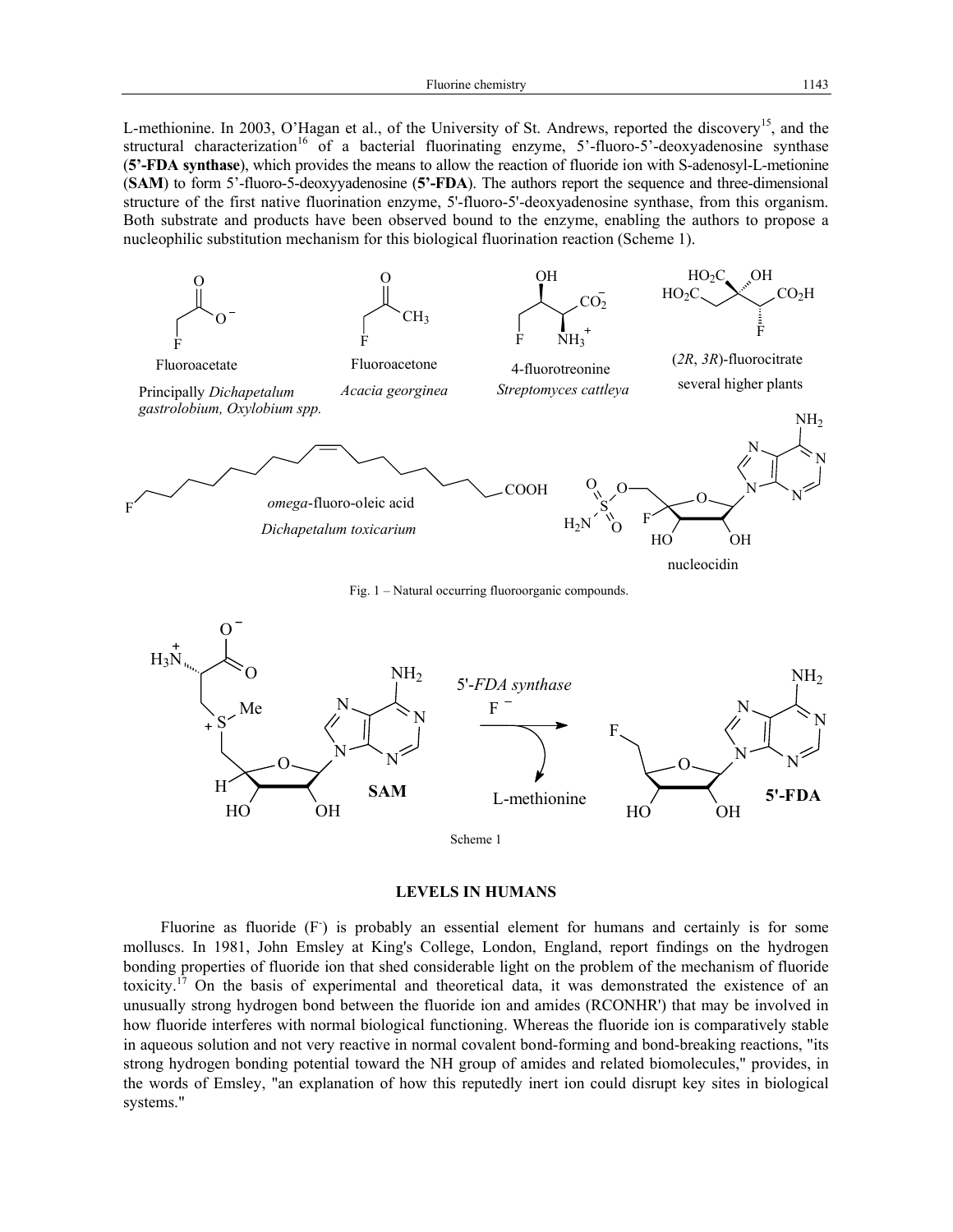## **ORGANOFLUORINE CHEMISTRY – A SYNTHETIC FIELD**

The introduction of fluorine substituents into an organic molecule can radically change the physicochemical properties of that molecule. Try substituting fluorine for hydrogen in some compounds and the consequences can be dramatic. Take for example vinegar, more formally known to chemists as acetic acid, CH3COOH. Insert a fluorine atom and you have fluoroacetic acid**,** CH2**F**COOH - one of only a handful of fluorine-containing compounds found in Nature. Fluoroacetic acid is highly poisonous; found among other places in plants of the South African veldt, it is responsible for numerous deaths among the cattle that graze there.

High performance materials and polymers, vectors for drug delivery, anesthetics, fluorine-containing drugs, perfluorinated solvents for organic reactions are only a few examples of the practical uses of fluorinated molecules.

But introducing fluorine atoms can impart many desirable properties too. Polytetrafluoroethylene (PTFE) is the basis of the non-stick coating Teflon, as well as the breathable waterproof fabric Goretex. Perfluoropolyethers such as Krytox are universally used for lubricating high performance jet engines for commercial, military and space flight. Both types of polymer contain strong C-F bonds and are thermally stable, chemically inert and 'non-stick', because of the low affinity of fluorine for other materials.

In the pharmaceutical and agrochemical sectors, selectively fluorinated products are increasingly common. Introducing  $F$  and  $CF_3$  substituents often improves lipophilicity, and supresses metabolic detoxification processes to increase the *in vivo* lifetime of drugs. Examples of selectively fluorinated drugs include the antimalarial drug **Larium**, several antibacterial agents based on 6-fluoroquinolones, and linezolid, which represents the first new class of antibiotic for 30 years. The antidepressant **Prozac** contains a CF<sub>3</sub> group, while **Efavirenz** possesses a CF<sub>3</sub> group at a chiral centre.

Elemental fluorine is generally too reactive for use in direct reactions with organic compounds, but favorable results could be achieved through the choice of specific reaction conditions (degree of dilution, temperature, the nature of solvent). The energy, which is liberated at the fluorination, and leads to unselective substitution, carbonisation, etc. is removed by working at a low temperature. For example, the direct addition of  $F_2$  to olefins at  $-72$  °C leads to the respective vicinal difluorides in good yields.<sup>18</sup> Fluorinations with the very diluted  $F_2$  (with  $N_2$  or Ar) at low temperature were also extensively studied. Fluorinations with  $F_2$  in polar solvents like water (in 1961, Grakauskas<sup>19</sup> succeeded in the fluorination of urea dissolved in water to *N*,*N*-Difluorourea,  $F_2NC(O)NH_2$ ), CH<sub>3</sub>COOH, or CH<sub>3</sub>COOH/CFCl<sub>3</sub> mixture were also performed.<sup>20</sup>

Organofluorine chemistry is virtually a completely man-made branch of organic chemistry. Since none of the natural C-F compounds are isolated for utilisation, synthetic routes to a wide variety of fluoro-organic molecules have been developed, and an impressive array of reagents exists for creating a C-F bond (the strongest single bond involving carbon). Today more than one million compounds containing one or more carbon-fluorine bonds are known.

As concerning the basic strategy in the synthesis of fluorinated compounds, two approaches are open to planning routes to novel fluoro-organic targets: **1. chemical methods** and **2. electrochemical methods**.

**1. Chemical methods**. By chemicals methods, partially fluorinated organic compounds are prepared by two different approaches:

(i) by insertion of a group already containing C-F bonds into an existing molecule

(the 'building-block' approach), or

(ii) by creating new C-F bonds by fluorination ('en route fluorination')**.** 

The 'Building Block' method.<sup>21</sup> This is an effective methodology for a preparation of complex molecules based on multiple molecular conversions of commercially available fluorinated compounds such as  $CF_3COCF_3$ ,  $CF_3COMe$ ,  $CF_3COEt$ ,  $TMS-CF_3$  and  $CF_2Br_2$ . The disadvantages of this method are: (a) the limitation of commercially available fluorinated compounds; (b) the shortage of monofluorinated precursors, and (c) that fluorinated substrates are always costly.

For example, a facile synthesis of *trans*-α-trifluoromethyl allylic alcohols was performed by the CsFcatalyzed nucleophilic trifluoromethylation of enones with TMS-CF<sub>3</sub> (Scheme 2).<sup>22</sup>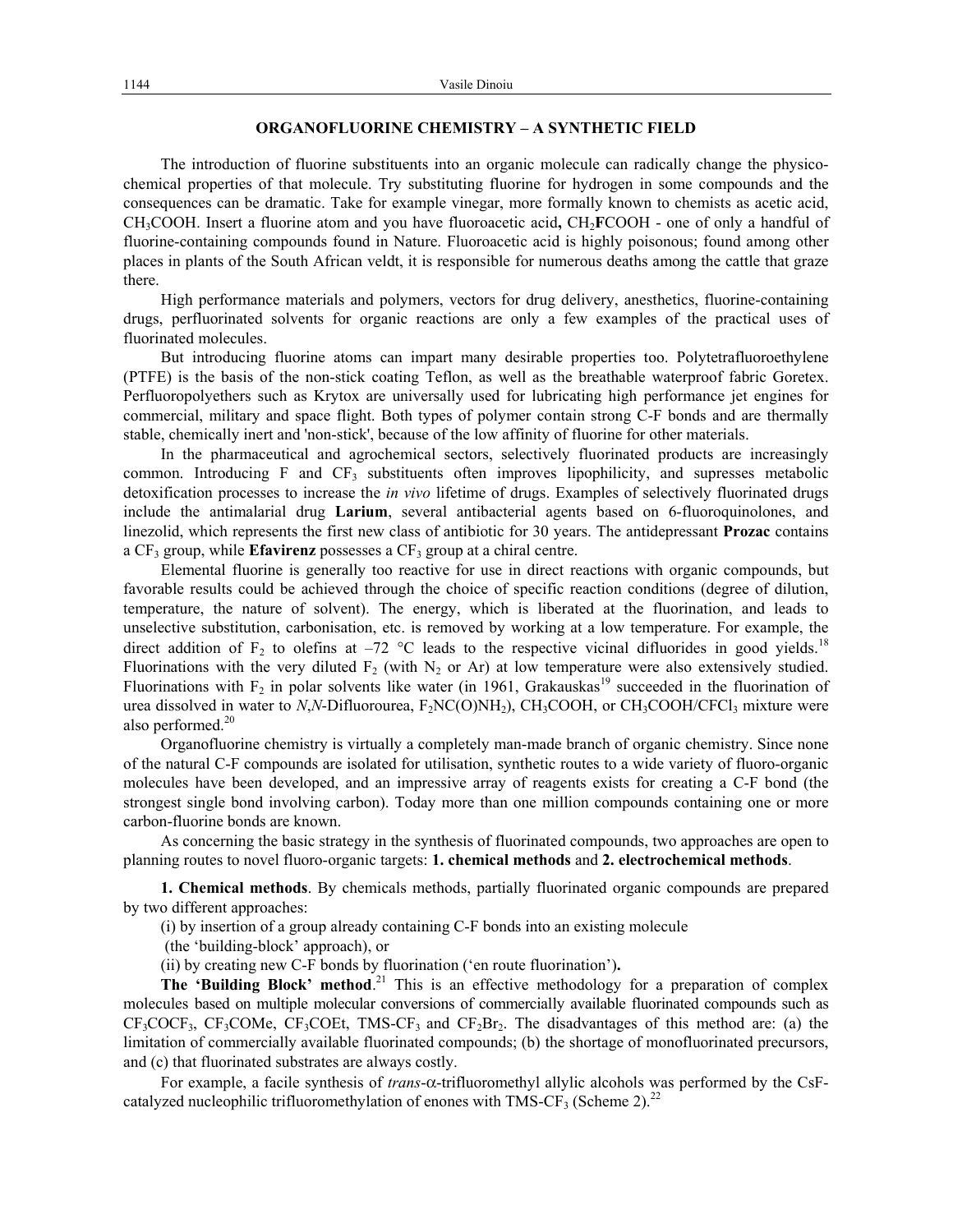

**The Direct fluorination** ('en route fluorination'). Direct substitution of hydrogen by fluorine generally requires the handling of elemental fluorine, either in a direct reaction with the substrate or in the preparation of fluorinating reagents. This method is used generally when introduction of a single fluorine (sometimes two) into a molecule is desired.

The fluorinating reagents are nucleophilic or electrophilic ones.

Nucleophilic fluorinating reagents: **F** is a poor nucleophile and highly toxic. To overcome these problems, the most commonly used nucleophilic reagents are  $HF$ ,  $BrF_3$ ,  $XeF_2$ ,  $SF_4$ ,  $SiF_4$ , alkali metal fluorides, AgF, HgF<sub>2</sub>, CuF<sub>2</sub>, ZnF<sub>2</sub>, Et<sub>2</sub>NSF<sub>3</sub> (DAST) and R<sub>3</sub>N.nHF.

For example, reaction of 4-*t*-butylcyclohexanone with diethylaminosulfur trifluoride (DAST) in  $CH_2Cl_2$  containing TiCl<sub>4</sub> (0.3 mmol) as catalyst, at room temperature, gave a 99% conversion of starting material to products and a 67% yield of 1,1-difluoro-4-t-butylcyclohexane after 6 h (Scheme 3).<sup>23</sup>



Electrophilic fluorinating reagents. The ability of fluorine to beave as an electrophile  $(F^+)$  is not easily achieved, since fluorine is the most electronegative element. Ingenious ways for overcoming this problem have been achieved by either withdrawing electronic charge from fluorine through inductive effects or by the presence of an excellent leaving group adjacent to fluorine. Examples of electrophilic reagents are  $F_2$  and fluoroxy compounds such as  $FCIO_3$ ,  $CF_3COOF$ ,  $CSO4F$ ,  $CF_3OF$ ,  $CF_3C(O)OF$  or  $NF_3O$ . The main disadvantages of these methods are: (a) the difficulties in handling the hazardous or troublesome fluorinating reagents; and (b) the lack of selectivity (regio- and stereoselectivity).

In Scheme 4 is shown the preparation of monofluoro- and difluoro-diketones (or ketoesters) using  $NF<sub>3</sub>O$  as a powerful and manageable electrophilic agent.<sup>24</sup>



Scheme 4

**2. Electrochemical methods.** On the contrary, electrolytic fluorination methodology proved to be highly attractive and more promising than the above-mentioned methods and, consequently, it serves as a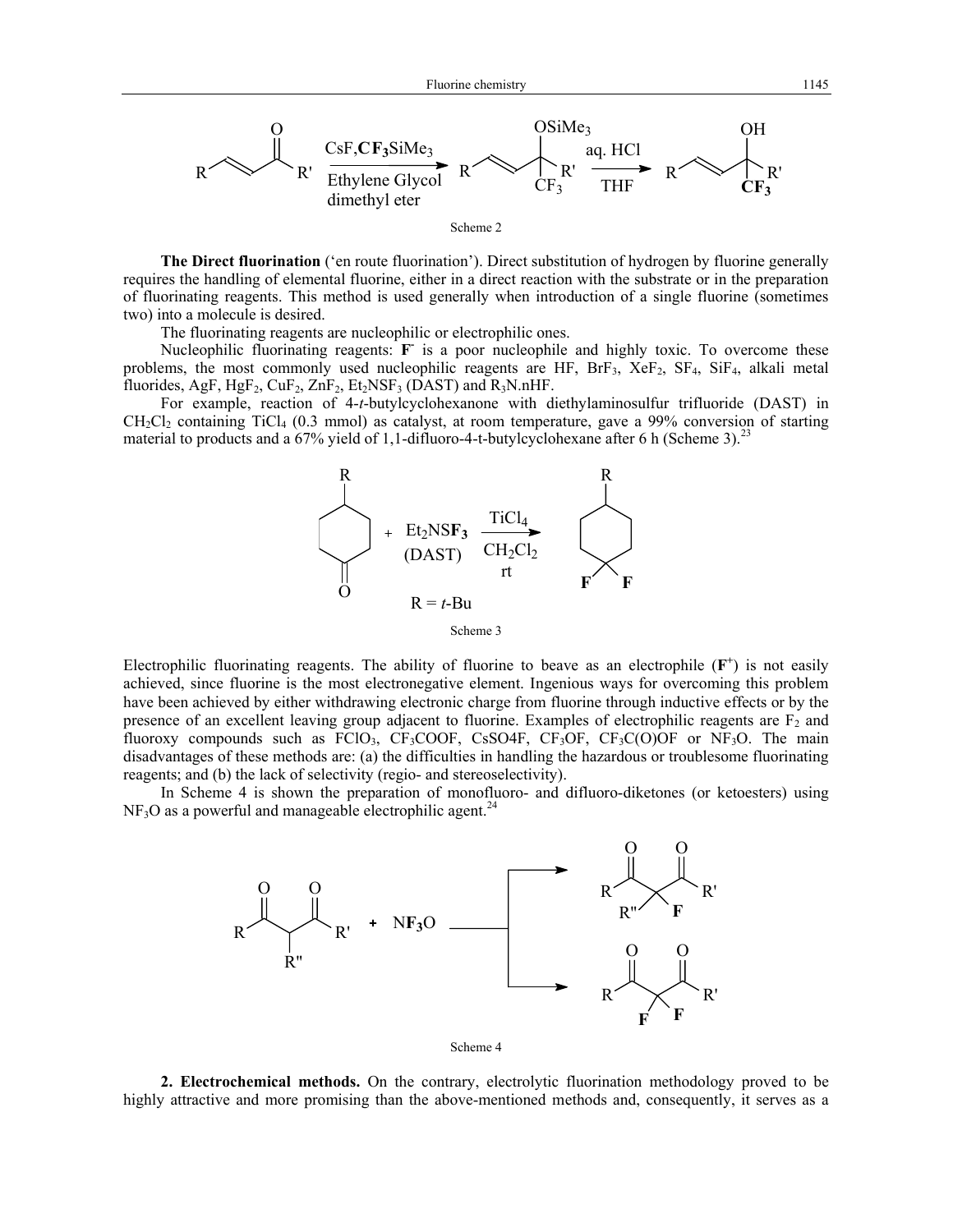new tool in fluoro-organic synthesis.<sup>25-27</sup> Compared with the conventional chemical fluorination methods, electrolytic fluorination has the following advantages: (a) hazardous or toxic reagents are not required, less corrosive fluoride salts are used; (b) fluorination can be carried out in relatively simple equipment under mild conditions; (c) fluorination processes can be easily controlled by the applied potential, current and electricity; (d) it is a type of green chemistry, where the secondary pollution can be avoided because electricity is used as an oxidising reagent.

Electrochemistry has for almost 50 years made a significant contribution in the area of fluorination of organic compounds with the development and commercialization of the Simons process<sup>28</sup> in 1949. By this route, it is possible to produce perfluorinated compounds (compounds in which all the hydrogen atoms are replaced by fluorine) and at the same time some functional groups are unaffected. For conversion of all C-H to C-F bonds, anhydrous HF (AHF) is the most common reagent used in electrochemical perfluorination. AHF is, however, an extremely hazardous substance due to its low boiling point and high toxicity, in addition to giving poor yields of products. For this reason, in the last decades, HF combined wit organic bases to form fluoride salts such as Et<sub>3</sub>N·*n*HF or Et<sub>4</sub>NF·*n*HF, (*n* = 2-5), have been widely used as fluorine sources and supporting electrolytes for the selective partial fluorination (ECPF) of organic compounds.<sup>29</sup>

The ECPF of organic compounds using Et<sub>3</sub>N·nHF ( $n = 2-3$ ) and Et<sub>3</sub>N·5HF, as fluorine sources and supporting electrolytes has been quickly developed in the last few years.<sup>30,31</sup>

V. Dinoiu and Japanese co-workers<sup>32-34</sup> reported the selective electrochemical partial fluorination of conjugated dienesters (Scheme 5), electrophilic alkenes or styrenic derivatives (Scheme 5).



**Caution**: All chemists working with fluorine and its compounds need to know about the hazards arising from contact with hydrogen fluoride (perhaps produced inadvertently); liquid HF (bp 19.5 °C), its vapour (to a lesser degree) and aqueous HF (hydrofluoric acid) can cause serious skin burns and sensible prior arrangements must be made for medical treatment.

### **FLUORINATED MATERIALS**

Because of a hugely important properties of thermal and oxidative stability, fluorinated materials play an important role in the development of new areas of material science, including, Fluoropolymers, Liquid crystals and Fire extinguishants.

**Fluoropolymers.** The serendipitous discovery of polytetrafluoroethylene (**PTFE**), the original TEFLON, at Du Pont by Roy Plunkett<sup>35</sup> in 1938, along with the almost simultaneous discovery report of the preparation of polychlorotrifluoroethylene (**PCTFE**) 36, revolutionized the industrial world and opened up the largest commercial application of organofluorine chemistry, the field of fluoropolymers (Scheme 6).



Dr. Roy Plunkett accidentally discovered this white waxy solid in 1938. Upon checking a frozen, compressed sample of tetrafluoroethylene, he and his associates discovered that the sample had polymerized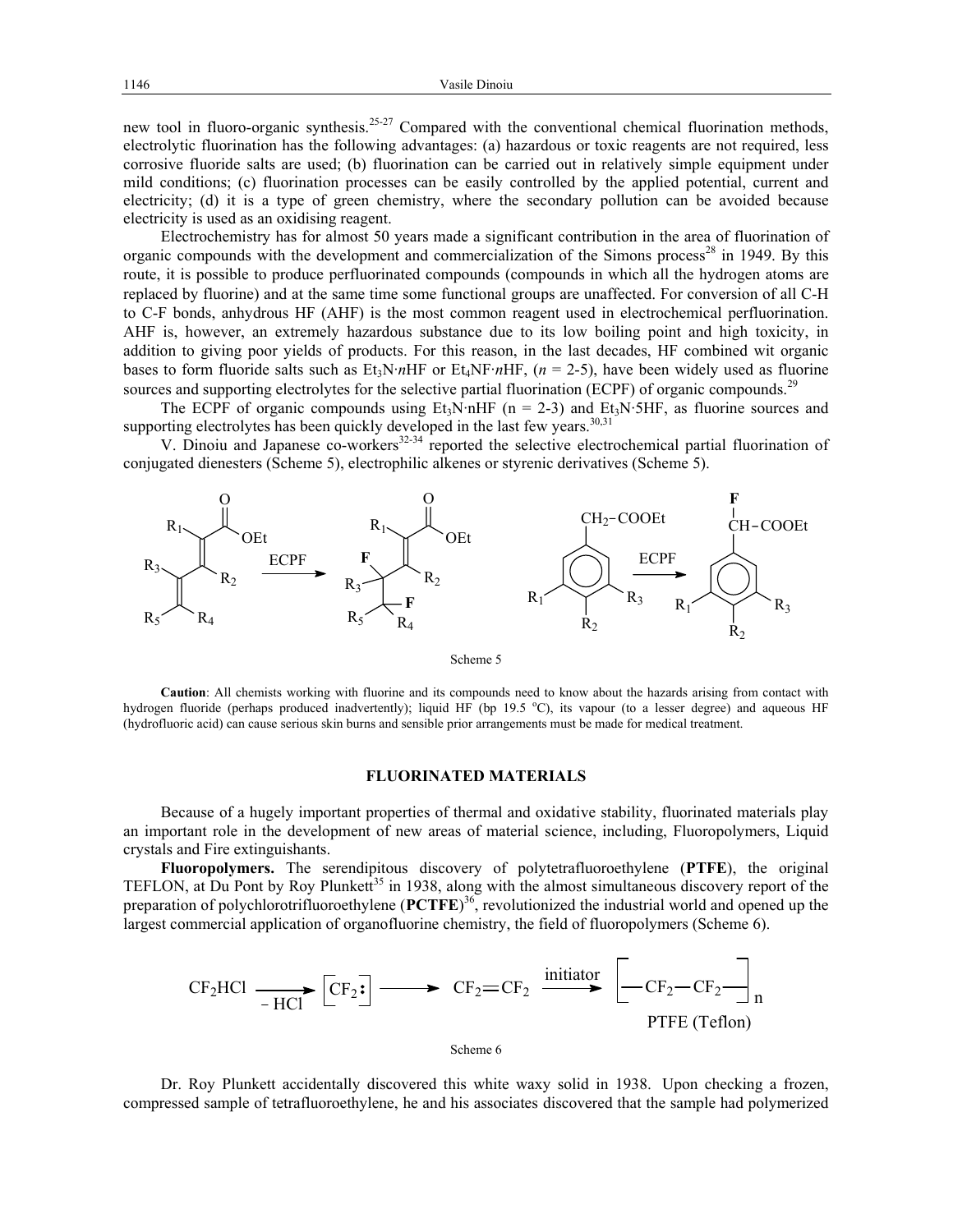spontaneously into a white, waxy solid to form polytetrafluoroethylene (**PTFE**). PTFE is inert to virtually all chemicals and is considered the most slippery material in existence.

Recent developments in the field of fluoropolymers lead to new amorphous fluorinated resins such as Teflon AF, used in microchip manufacture and fiber optics, and ionomers such as Nafion that are used in fuel cells. $37$ 

**Liquid crystals**. In recent years, liquid crystal displays (**LCDs**) have become an indispensable part of our daily life. Full-color, flat-screen displays capable of high resolution graphics, as seen in computer monitor, "hangon-the-wall" TV screens, are the most rapidly growing applications. Owing to its special properties, the presence of fluorine in a liquid crystal exerts a large influence on permittivity causing minimum change in molecular shape. Some fluorinated compounds<sup>38</sup> used as liquid crystals are shown in Fig. 2.



Fig. 2

Fire extinguishants. Halons, such as  $CF_3Br$  and  $CF_2ClBr$  exhibit exceptional fire-extinguishing properties being electrically nonconductive and leaving no residues dangerous for human exposure.39 From 2003, they are replaced by other highly fluorinating materials, such as heptafluoropropane,  $CF_3CHFCF_3$ .

# **CHLOROCARBONS AND FLUOROCARBONS (FREON)**

The discovery of SbF3-facilitated conversion of chlorocarbons to chlorofluorocarbons (**CFCs**) and fluorocarbons at the end of  $19<sup>th</sup>$  century<sup>40</sup> was in fact the starting point of synthetic organofluorine chemistry (scheme 7).

**The "Milestone" Swartz process**:

Hydrocarbons  $\xrightarrow{C_1}$  Chlorocarbons  $\xrightarrow{C_1}$  Fluorocarbons  $Cl<sub>2</sub>$  SbF<sub>3</sub>

**The discovery of Thomas Midgley**:

 $\text{CCl}_4 + \text{SbF}_3 \xrightarrow{\text{cat.}} \text{CF}_2\text{Cl}_2 \text{ (From 12)}$ Scheme 7

The revolutionary scientific discovery of Thomas Midgley, (Frigidaire Corporation), concerning the application of CF<sub>2</sub>Cl<sub>2</sub> (Freon 12) as refrigerators and air conditioners, constituted the first commercial application of organic fluorides. For the ozone-depletion hypothesis in  $1974<sup>41</sup>$ , Molina and Rowland were awarded with Nobel Prize in 1995. Their hypothesis was accepted in all the world and claimed that the exceptional stability of the Freon (widely used as an ideal product for more 40 years) caused a depletion of the ozone layer in the stratosphere (Scheme 8).

Their success as refrigerants and, later, as convenient, non-toxic, non-inflammable aerosol propellants endeared them to people. They also found industrial applications as foam-blowing agents, degreasing agents and solvents. A related compound, bromochlorodifluoromethane, CF<sub>2</sub>ClBr (a bromo-chloro-fluorocarbon) is perhaps the best fire-fighting agent for petrol or other solvent fires that has ever been invented.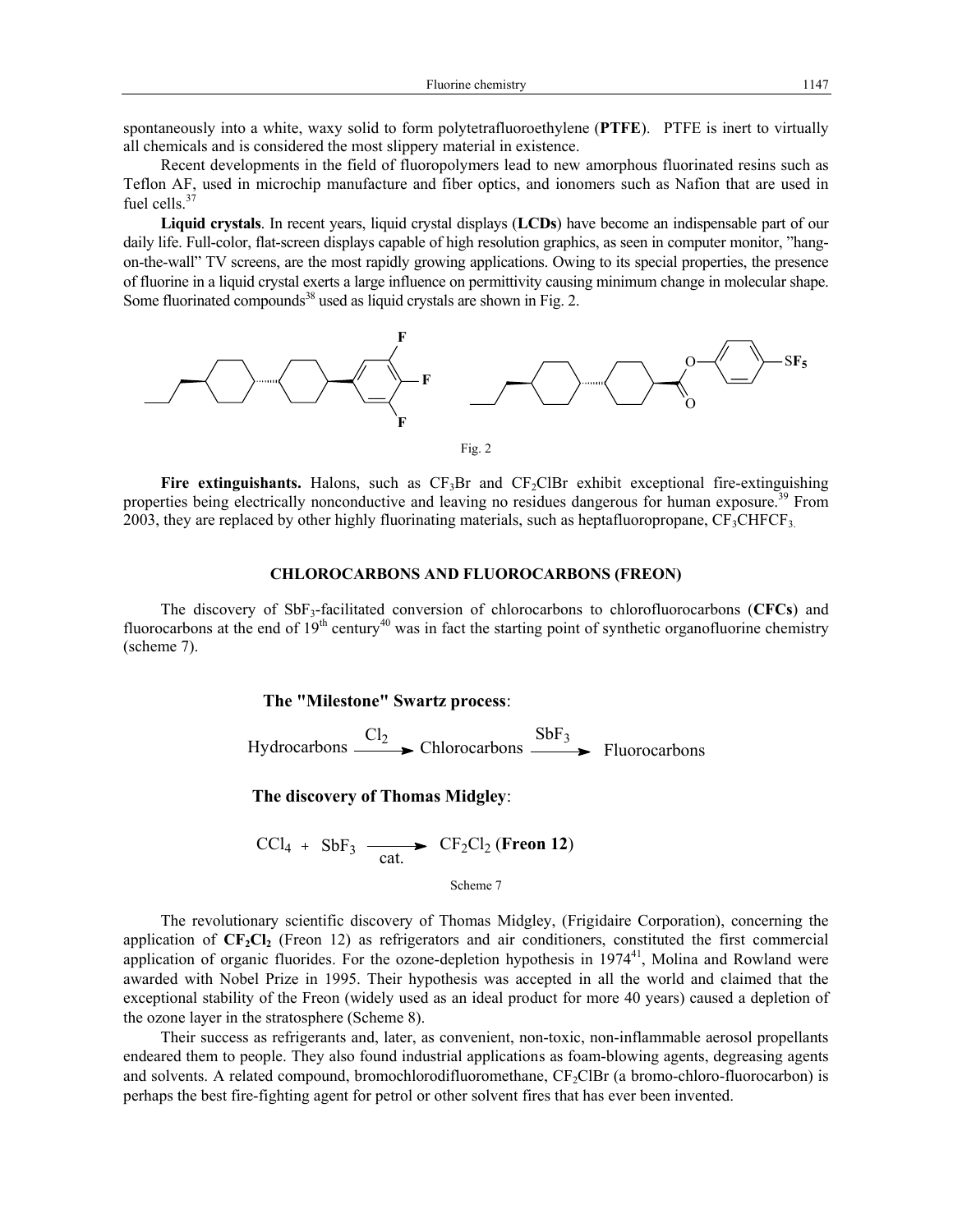

When chemists recognised the damage that these compounds do to the ozone layer, in 1987 it was signed Montreal Protocol and US Clean Air Act in 1990 to ban clorofluorocarbons and many researchers were involved in searching of environmentally friendly-alternatives to CFCs. These efforts leaded to the synthesis of commercially HFC 134a,  $(\mathbf{CF}_3\mathbf{CH}_2\mathbf{F})$ , based on the use of a "chromium-based" catalyst in gasphase chlorine-fluorine exchange reactions (Scheme 9). $42$ 

| $CC12=CHCl + HF$ | Cr-based catalyst                 |                 |
|------------------|-----------------------------------|-----------------|
|                  | CF <sub>3</sub> CH <sub>2</sub> F |                 |
|                  | two-stage process                 | <b>HFC</b> 134a |
|                  | Scheme 9                          |                 |

### **MEDICINAL FLUORINE CHEMISTRY-BIOLOGICALLY ACTIVE FLUOROCHEMICALS**

Since the fluorine atom is not much larger than a hydrogen atom, it can be introduced into carbonhydrogen compounds in almost any position. The fluorine atom, being very electronegative, changes quite drastically the charge distribution in compounds into which it is placed, thereby altering their biological effects. Consequently, fluorine is a component of a wide range of modern drugs including anti-cancer and anti-viral agents, anti-inflammatory drugs, antibiotics, central nervous system agents, diuretics and antihypertensive agents, and antiarrhythmic heart drugs.

In the area of medicinal chemistry, incorporation of fluorine into organic compounds have had an exceptionally impact. The incorporation of fluorine into a biologically active compound alters the electronic, lipophilic and steric parameters and can critically increase the intrinsic activity, the chemical and metabolic stability, and the bioavailability. The positive effects of fluorine on the biological efficiency is outlined by three examples: in the chemical class of herbicidal thiatriazines, the presence or the absence of fluorine leads to dramatic effects on the biological activity; the metabolic stability and the pharmacokinetics of aminopyrazinone acetamide thrombin inhibitors were improved by the introduction of fluorine, and in a novel class of insecticides/acaricides any modification of the gem-difluorovinyl group results in a strong decrease of biological activity. The famous Uracil is a compound containing nitrogen, oxygen, carbon, and hydrogen. It is one of the basic components of RNA. When a particular one of its hydrogen atoms is replaced by fluorine, the compound that results is toxic. It is especially toxic to rapidly growing cancer cells, and thus fluorouracil is an effective chemotherapeutic agent for some types of cancer.

Hundred of organic chemists who worked in fluorine chemistry in the last 35 years, so called Modern age of Fluorine Chemistry, turned their talent in the designed synthesis of partially fluorinated compounds, commercially available, with excellent applications in medicine. Today, about 30 percent to 50 percent of all pharmaceuticals now contain fluorine.

One of the most important contributions of fluorine chemistry to the quality of human life has been the creation of compounds that induce **anaesthesia**. Modern inhalation anaesthetics are almost entirely dependent on fluorine chemistry.

Diethyl ether, used until 1950, was successfully replaced first with Fluoroxene ( $CF_3CF_2OCH=CH_2$ ) leading to the "fluorine revolution" in this field. Other fluorinated anesthetics followed, including Halothane (CF3CHClBr), an ozone depleter, used in 70-80% of all anaesthesias for a long time. In recent years it has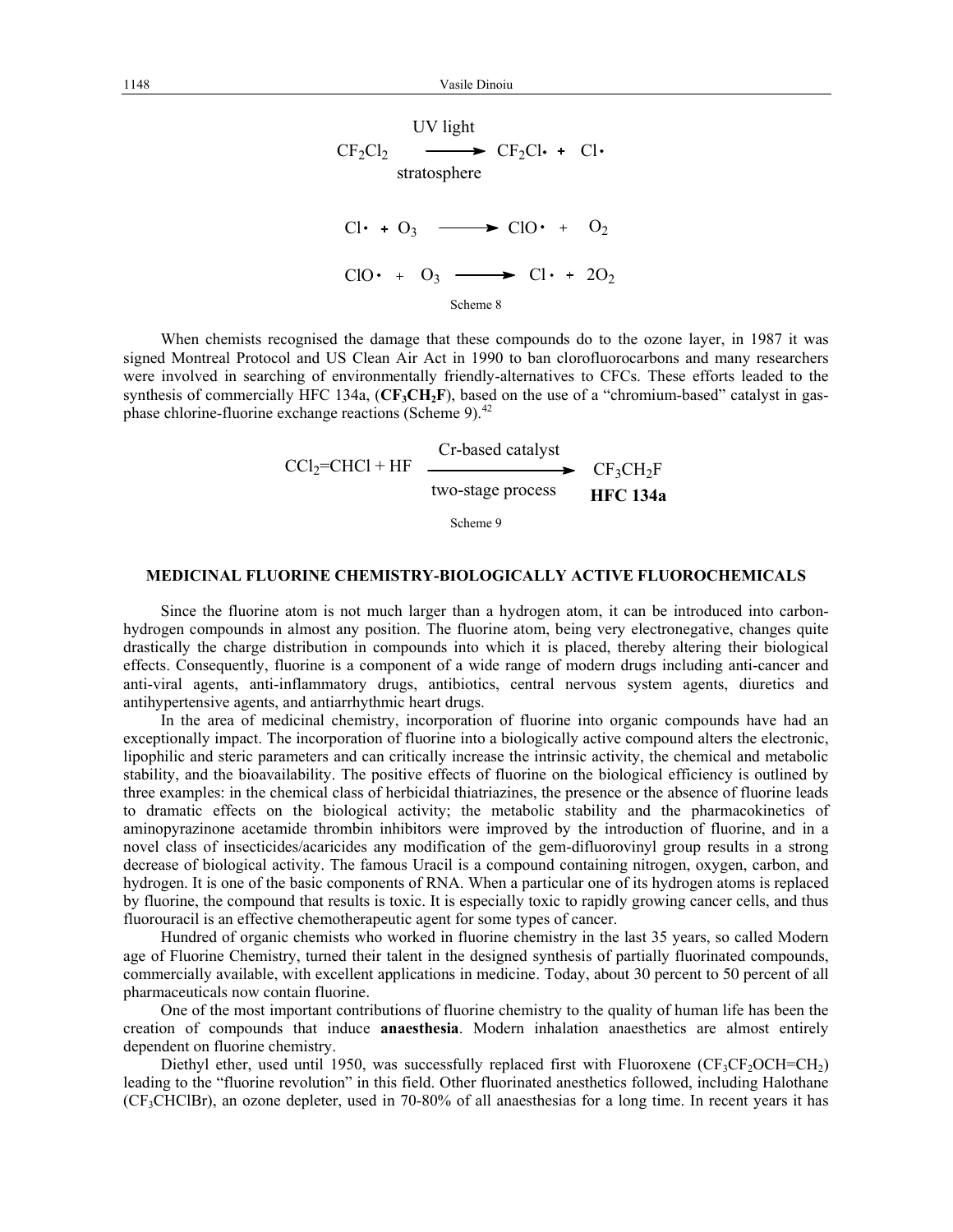been replaced by a new class of fluorine-containing chemicals called fluoro-ethers, which are not only not damaging to the ozone layer but also have none of the side effects such as the post-operative nausea experienced by many who were treated with Halothane: Isoflurane  $(CF_3CCIOCHF_2)$ , Sevoflurane  $((CF<sub>3</sub>)<sub>2</sub>CHOCH<sub>2</sub>F)$ , and the most performed, Desfluorane  $(CF<sub>3</sub>CHFOCHF<sub>2</sub>)$  (Fig.3). This new class that revolutionized the field of anaesthesiology owing to their low blood-gas partition coefficients and their minimal level of metabolism, which minimized side effects and thus shortened the recovery time of patients.<sup>41</sup> Desfluorane has the most rapid onset and offset of the volatile anaesthetic drugs used for general anaesthesia due to its low solubility in blood. Sevoflurane  $(2,2,2$ -trifluoro-1-(trifluoromethyl) ethyl ether), also called fluoromethyl, is a sweet-smelling, non-flammable fully-fluorinated methyl isopropyl ether. It was introduced into clinical practice initially in Japan in 1990.

Halothane and Isoflurane are still widely used in veterinary surgery and the Third World because of their lower cost.



Fried and Sabo (1954) reported the synthesis of 9-*alpha*-fluorohydrocortisone acetate and showed that it exhibited glucocorticoid activity 11 times greater than that of the corresponding hydrocarbon (cortisol acetate).<sup>43,44</sup> The enhanced activity has been attributed to the lower pK(sub-alpha) of the 11beta-hydroxyl group and its increased ability to donate a hydrogen bond, as well as its increased resistance to metabolic inactivation by oxidation. Fried's discovery led to the development of at least six commercial **antiinflammatory agents**. More importantly, his demonstration of the extraordinary potential of fluorine substitution to alter and enhance the pharmacological properties of organic molecules became the basis of a powerful strategy for synthetic drug development in the pharmaceutical industry (Biologically active fluorochemicals). At present, there are 128 fluorinated compounds with US trade names, including 9 of 31 new drugs approved in 2002, according to the World Drug Index.<sup>45</sup>

The small size of the fluorine substituent, combined with its high electronegativity and its impact upon bond strengths give rise to the observed distinctive effect of fluorine substituents upon biological activity of compounds. In the area of medicinal chemistry, incorporation of fluorine plays a significant role in the development of new anti-cancer and anti-viral agents, anti-inflammatory and anti-hyperintensive agents, antifertility drugs and central nervous system drugs. In the area of modern crop protection, fluoro agrochemicals include herbicides, insecticides and fungicides.<sup>46</sup> Fluorine affects the biological activity of compounds in a number of important ways. The presence of fluorine at a particular position in a molecule can enhance its metabolic stability or modulate its physicochemical properties, such as its lipophilicity, acidity or basicity. Fluorination can increase a molecules binding affinity to a target protein, and by a combination of factors interfere with specific enzyme action. As a result, fluorine plays a huge role in the current areas of pharmaceutical chemistry and agrochemistry, with many of the most important new drugs and agents containing propitiously placed fluorine, trifluoromethyl, difluoromethyl or other fluorinated groups.

Two well-known examples of fluorine-containing drugs are given in Fig. 4.



Fig. 4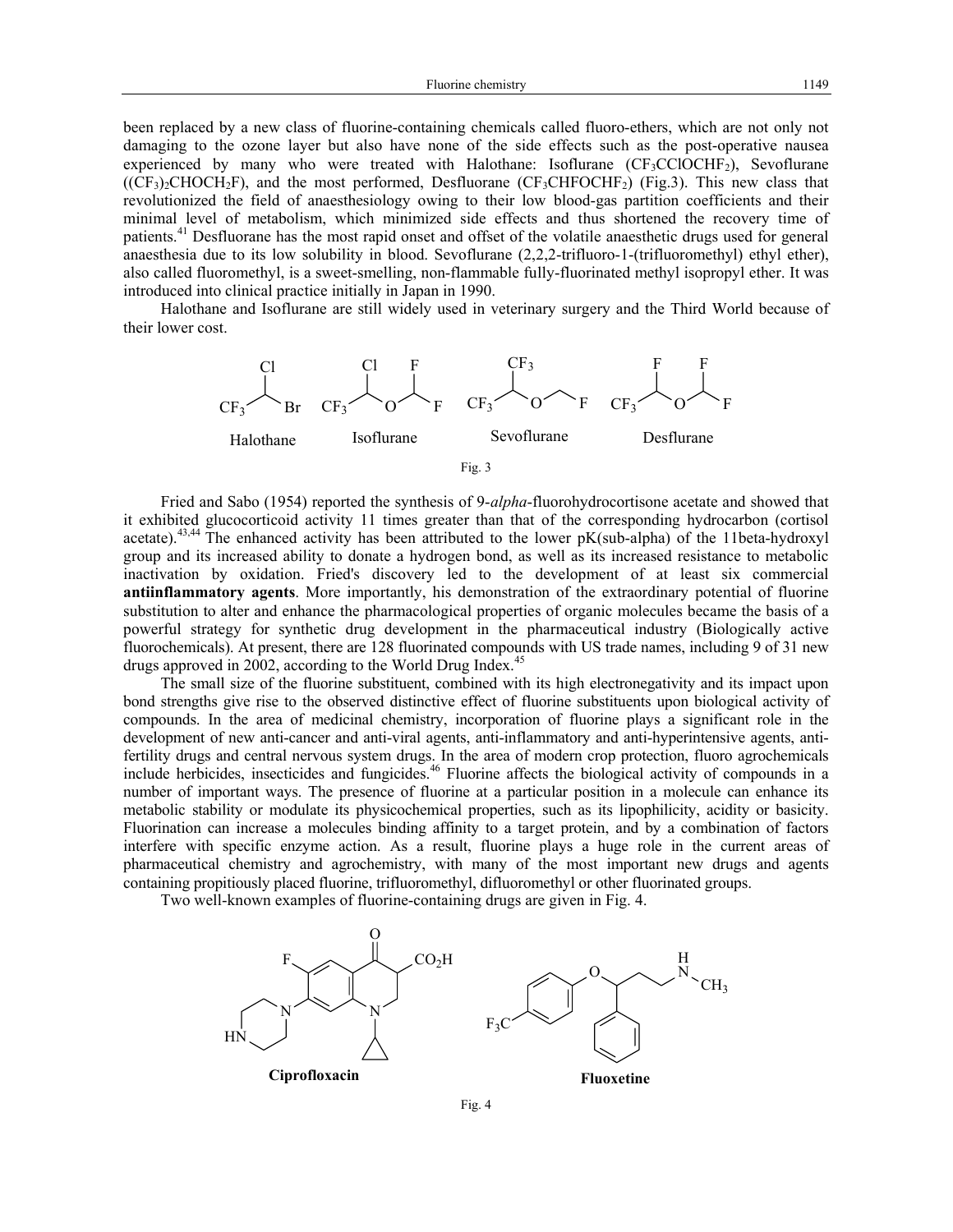The famous Fluorouracil (5-FU) is a drug that is used in the treatment of cancer. It is a pyrimidine analog and it belongs to the family of drugs called antimetabolites. The newest synthesized anti-cancer drugs are presented in Fig.  $5<sup>47</sup>$ 



Another important application of fluorine-containing compounds is the use of <sup>18</sup>F radioisotope (a radioactive isotope that emits positrons because of its half-life of 110 minutes) in **positron emission tomography** (**PET**). The availability of 18F and specifically 18F-fluorodeoxy-D-glucose (**FDG**) (Fig. 6), has allowed for the studying biochemical transformation, pharmacodynamics, and recently (**EF5**) the superior diagnostic scanning technique to survey living tissue in human bodies.<sup>48,49</sup> A further limitation arises from the high costs of cyclotrons needed to produce the short-lived radionuclides for PET scanning (for example  $^{18}$ F). Few hospitals and universities are capable of maintaining such systems. PET scanning with the tracer  $(^{18}F)$ fluorodeoxyglucose is widely used in clinical oncology.



# **CONCLUSION-THE FUTURE**

On the basis of early fluorine-chemistry research, which so often left its practitioners dead or maimed, no-one could have predicted the central role it has now taken in the evolution of much contemporary industrial and academic research or its wide application in contemporary life.

Fluorine and its chemistry often have been described by the adjectives i.e. exciting, exotic, unusual, unexpected, novel, highly reactive and challenging. Fluorine chemistry has lived up to all these adjectives and remains for all the chemists an exciting field of synthetic and structural challenges.

The future of fluorine chemistry appears bright, with a significant role in the most important areas of technology in the  $21<sup>st</sup>$  century. New perspectives are required in applications, in continuing the creative organic synthetic work of hundred of chemists in all the world. In the field of medicine, fluorine chemistry holds a number of promises for the future.

Fluorocarbon liquid emulsions containing perfluorodecalin,  $C_{10}F_{18}$ , or perfluotri-n-propylamine,  $(n-C_3F_7)$ <sub>S</sub>N, can dissolve and carry oxygen and are already being exploited in assisting the survival of prematurely born babies and offer the prospect of application as **artificial blood**.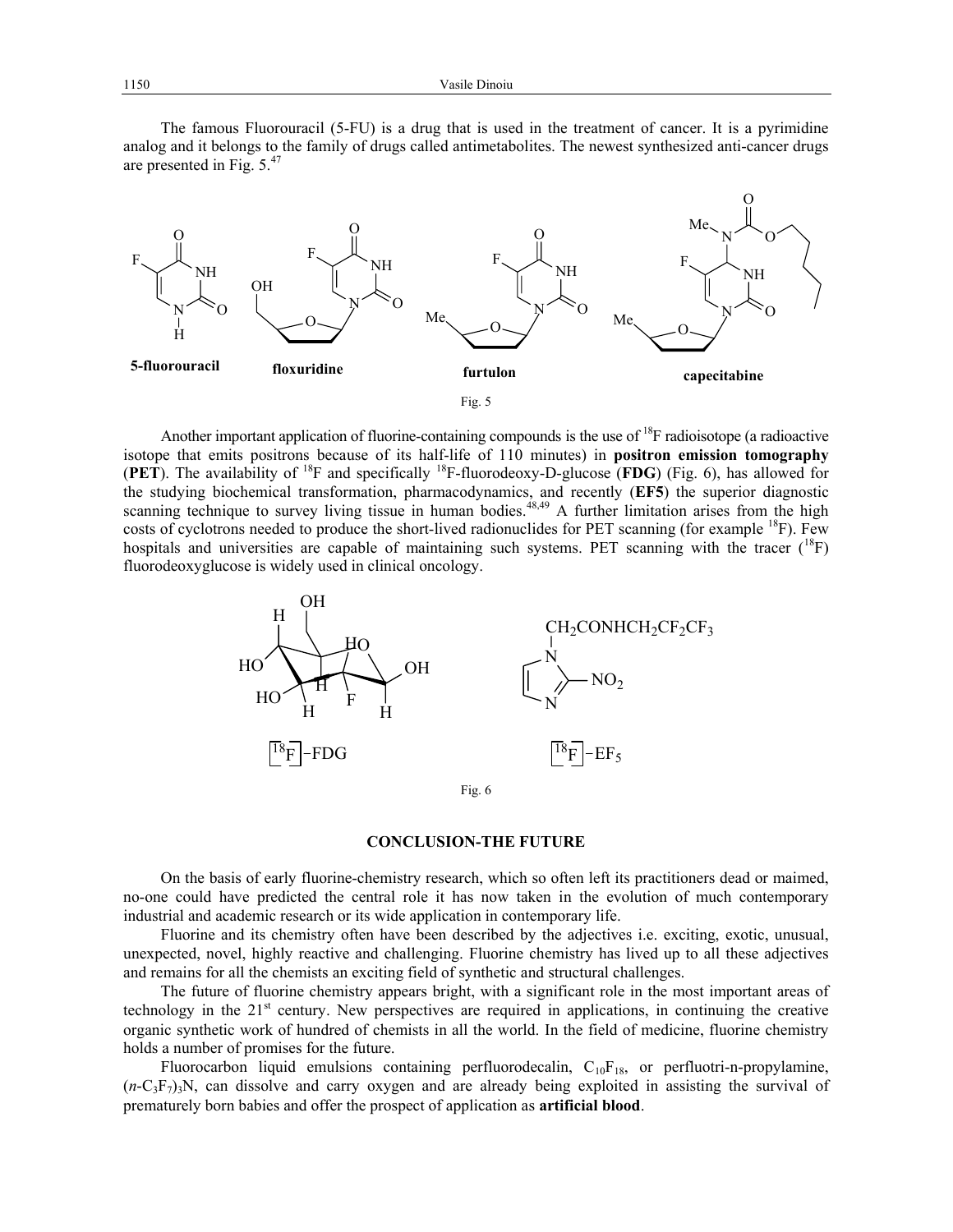The importance of fluorine extends into many other areas; it continues to be crucial in the extraction of aluminium, it has a significant role in the polymer industry and its applications in modern medicine, pharmaceuticals and agriculture continue. It also underpins microelectronics and computing where it is found in modern optical fibres, etchants for microchips and degreasing agents for circuit boards.

 Currently, a new way of carrying out catalytic conversions more efficiently is being investigated. Given that it is estimated that 30% of the GNP for an industrial nation depends on catalysis, this could have far-reaching consequences. Thus, fluorine can aptly be described as an important enabling element for contemporary advanced technology.

Fluorine chemistry will keep its fundamental role in this new millennium. Entirely novel chemistry results and an ever increasing role in industry is developing. The special issue<sup>50</sup> of Journal of Fluorine Chemistry from 2003 presents the importance of this very interesting chemistry of fluorine from this point of view.

*ACKNOWLEDGMENTS*: The author is deeply indebted to EGIDE France for granting him a NATO post-doc fellowship in fluorine chemistry at Rouen University, IRCOF, France, during 2005.

### **REFERENCES**

- 1. H. Moissan, "Das Fluor und seine Verbindungen'', German Edition, Verlag von M. Krayn, Berlin, 1900.
- 2. H. E. Karr, "Elemental Fluorine. IG Farbenindustrie Leverkusen", Technical Industrial Intelligence Agency, 1946.
- 3. S. H. DeWolf, "Atomic energy for military purposes. The official report on the development of the atomic bomb under the auspices of the United States Government, 1940 – 194", Princeton University Press, 1946.
- 4. R. L. Powel: in R.E. Banks (Ed.), "Fluorine Chemistry at the Millennium", Elsevier, Amsterdam, 2000, p. 339-384.
- 5. T. Hiyama, "Organofluorine Compounds: Chemistry and Applications", Springer, Berlin, 2000.
- 6. P. Kirsch, "Modern Fluoroorganic Chemistry", Wiley-VCH, Weinheim, 2004.
- 7. R. D. Chambers, "Fluorine in organic Chemistry", Blackwell Publishing, Oxford, 2005.
- 8. K. Uneyama, "Organofluorine Chemistry", Blackwell Publishing, Oxford, 2006.
- 9. *Chem. Rev*., **1996**, *96*, 555-1823.
- 10. X. -H. Xu, *J. Nat. Prod*. **2003**, *66*, 285-288.
- 13. K. H. vanPee, *Annu. Rev. Microbiol.* **1996**, *50*, 375-399.
- 14. G. Sandford, "Organofluorine Chemistry", Phil. Trans. R. Soc. Lond. A 358, 2000, p. 455-471.
- 15. D. O'Hagan, *Proceedings of the International Symposium on Fluorine in the Life Sciences Bürgenstock*, **2003**.
- 16. D. O'Hagan and D. B. Harper, *J. Chem*., **1999**, *100*, 127-133.
- 17. J. Emsley, *J. Am. Chem. Soc*, **1981**, *103*, 24-28.
- 18. W. T. Miller, J. D. Stoffer, G. Fuller and A. C. Currie*, J. Am. Chem. Soc*., **1964**, *86*, 51.
- 19. V. Grakauskas, *Am. Cem. Soc*. 140. National Meeting, Chicago, Sept. 1961.
- 20. S. Rozen and J. Menahem, *J. Fluorine Chem*., **1980**, *16*, 19.
- 21. J. T. Welch, *Tetraedron,* **1987**, *43*, 3123.
- 22. R. Sing, R. L. Kirchmeier and J. M. Shreeve, *Organic Letters*, **1997**, *1*, 1047-1049.
- 23. U.S. Patent 6222064, **2001**
- 24. O. D. Gupta and J. M. Shreeve, *Tetrahedron Letters*, **2003**, *44*, 2799-2801.
- 25. T. Fuchigami, S. Higashiya, S. Hou and K. Dawood, *Rev. Heteroat. Chem*. **1999**, *19*, 67.
- 26. T. Fuchigami, "Advances in Electron-Transfer Chemistry", Mariano P. S. Ed., JAI: Greenwich, CT, 1999; Vol 6.
- 27. T. Fuchigami in "Organic Electrochemistry", 4<sup>th</sup> ed. Lund, H., Hammerich, O., Eds.; Dekker: New York, 2001; p. 1035-1050.
- 28. U.S. Pat. No. 2,519,983, **1949**.
- 29. N. Yoneda, *J. Fluorine Chem.,* **2000**, *105*, 205
- 30. N. Yoneda, *Tetrahedron,* **1991**, *47*, 5329.
- 31. T. Fuchigami, M. Shimojo and A. Konno, *J. Org. Chem*., **1995**, *60*, 7654.
- 32. V. Dinoiu, T. Fukuhara S. Hara and N. Yoneda, *J. Fluorine Chem.,* **2000**, *103*, 75.
- 33. V. Dinoiu, T. Fukuhara, K. Miura and N. Yoneda, *J. Fluorine Chem.,* **2003**, *121*, 227
- 34. V. Dinoiu, K. Kanno, T. Fukuhara and N. Yoneda, *J. Fluorine Chem.,* **2005**, *126*, 753.
- 35. R. J. Plunkett, U.S. Patent 2,230,654, **1941**.
- 36. British Patent 465,520, **1937**.
- 37. P. Kirsch and M. Bremer, *Angew. Chem. Int. Ed*., **2000**, *39*, 4216-4235.
- 38. J. Scheirs in Scheirs J. (Ed), "Modern Fluoropolymers", Wiley, Chichester, 1997, p. 435-485.
- 39. C. Wakselman and Lantz A. in Banks R.E., Smart B.E., Tatlow J. C. (Eds), "Organofluorine Chemistry: Principles and Commercial Applications", Plenum Press, New York, 1994, p. 177-194.
- 40. F. Swarts, *Bull. Acad. Roy. Belg.,* **1892**, *24*, 309-314.
- 41. M. J. Molina and F.S. Rowland, *Nature*, **1974**, 249-250.